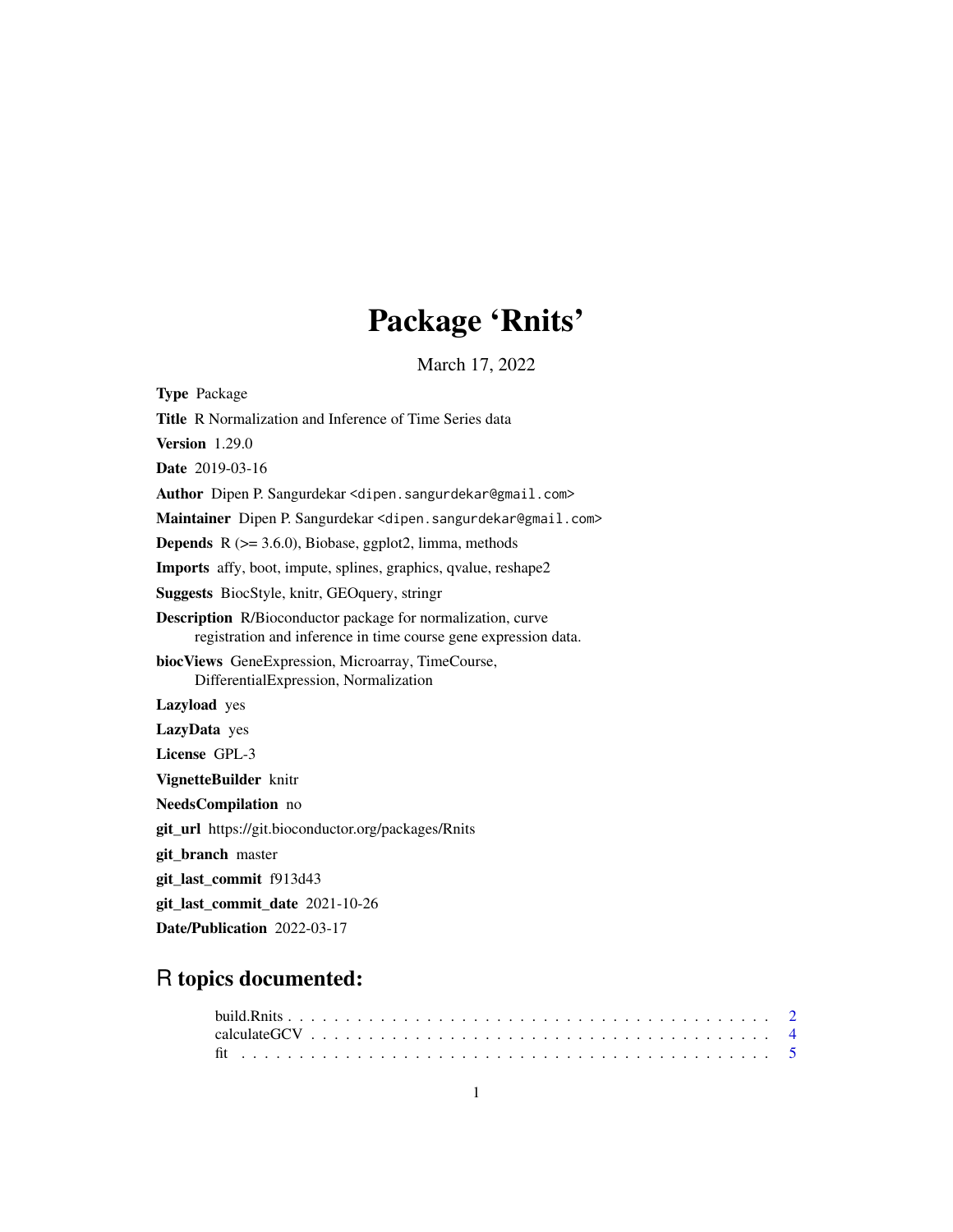#### <span id="page-1-0"></span>2 build.Rnits and the contract of the contract of the contract of the contract of the contract of the contract of the contract of the contract of the contract of the contract of the contract of the contract of the contract

build.Rnits *Input the RGlist raw data, build a Rnits object and perform filtering and normalization*

#### Description

This function takes high-dimensional expression data as a RGList, creates a [Rnits](#page-11-1) object for subsequent filtering and normalization

#### Usage

```
build.Rnits(obj, probedata = NULL, phenodata = NULL, filter = NULL,
 normalize = NULL, normmethod = NULL, plot = FALSE, center = FALSE,
 background = NULL, threshold = 0.8, logscale = FALSE)
```
#### Arguments

| obj       | Raw expression data in RG1ist, AffyBatch or simple data frame format                                                                                                                                                                                                                                                                                                                                                                                       |
|-----------|------------------------------------------------------------------------------------------------------------------------------------------------------------------------------------------------------------------------------------------------------------------------------------------------------------------------------------------------------------------------------------------------------------------------------------------------------------|
| probedata | A data frame containing the probe names that should match the probe names in<br>raw data (optional)                                                                                                                                                                                                                                                                                                                                                        |
| phenodata | A data frame with information about sample names. The rownames of the data<br>frame must match column names of the expression values. If input data is data<br>frame of log ratios, this is required.                                                                                                                                                                                                                                                      |
| filter    | An argument to perform background filtering of probes. If NULL, no filtering is<br>done. If an integer (0-500), probes are flagged based on raw channel intensity.<br>If a vector of two numbers is provided, the first will be used for red channel and<br>the second for green channel. If 'background', probes whose intensities are<br>lower than 2 standard deviations less than the mean of the background intensity<br>for the channel are flagged. |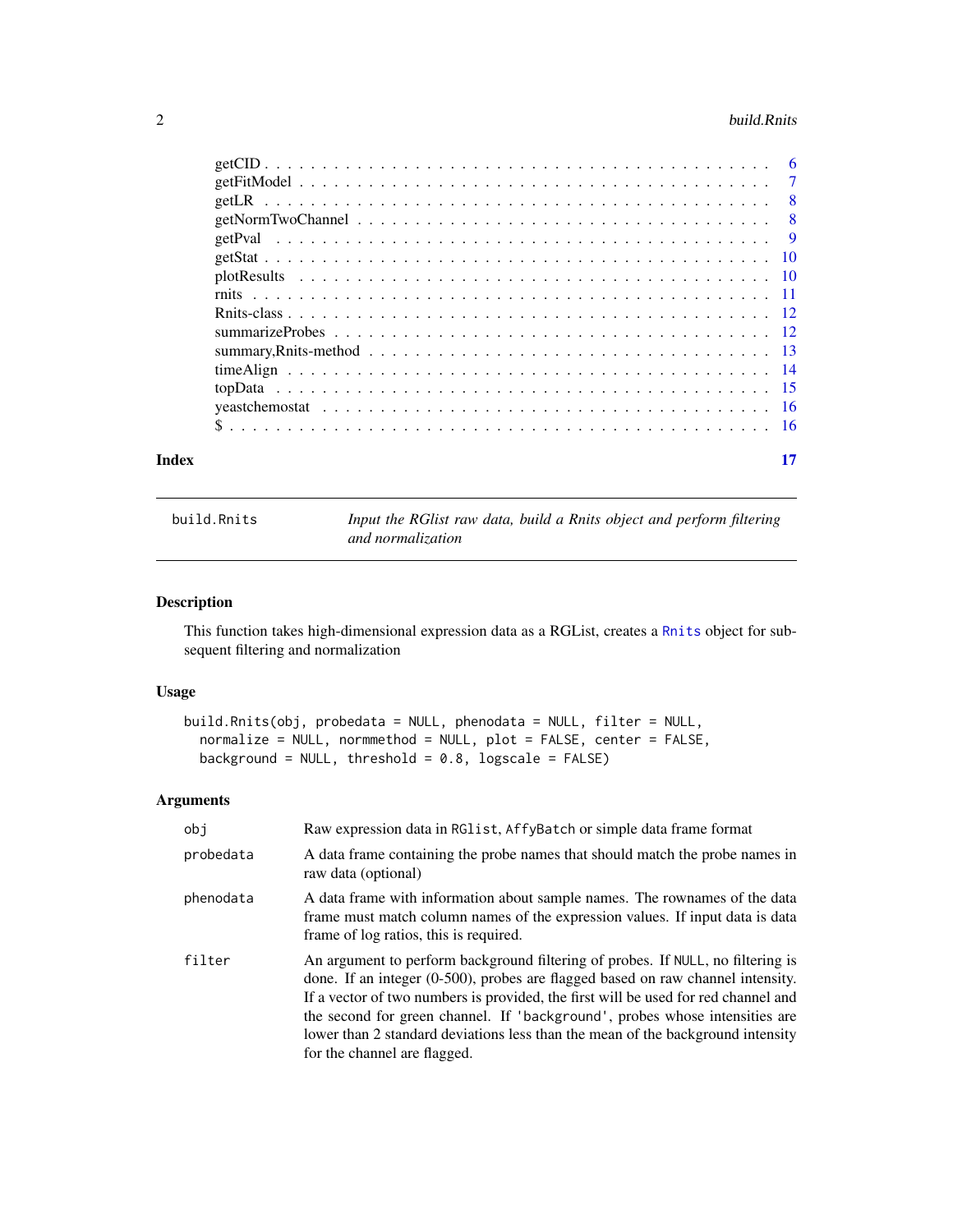<span id="page-2-0"></span>

| normalize  | Character string specifying the normalization method for raw data. If Intensity,<br>the reference channels for all arrays are used to construct an array-specific smooth-<br>ing function which is then applied to normalize the sample channel. If Between,<br>the normalization method normalizeBetweenArrays in the LIMMA package is<br>used (use normmethod to further specify normalization methods. See packaged<br>LIMMA for details.). If Within, the normalization method normalize Within Arrays<br>in the LIMMA package is used. |
|------------|---------------------------------------------------------------------------------------------------------------------------------------------------------------------------------------------------------------------------------------------------------------------------------------------------------------------------------------------------------------------------------------------------------------------------------------------------------------------------------------------------------------------------------------------|
| normmethod | Normalization method for input data. Default NULL. Can be one of 'quantile',<br>'vsn', 'Between'                                                                                                                                                                                                                                                                                                                                                                                                                                            |
| background | Only for AffyBatch data. If TRUE, background filtering will be done on Affy<br>data.                                                                                                                                                                                                                                                                                                                                                                                                                                                        |
| center     | If TRUE, the log-ratio data will be mean centered to 0 in the column space.                                                                                                                                                                                                                                                                                                                                                                                                                                                                 |
| plot       | If TRUE, boxplots of normalized channel intensities and log-ratios are drawn.                                                                                                                                                                                                                                                                                                                                                                                                                                                               |
| threshold  | Default 0.8. Fraction of samples with missing data for individual probes to be<br>filtered out.                                                                                                                                                                                                                                                                                                                                                                                                                                             |
| logscale   | Default FALSE. Is the data in logscale? If FALSE, log2 transformation is done<br>on the data.                                                                                                                                                                                                                                                                                                                                                                                                                                               |

#### Details

See the Limma User's Guide for more details on read.maimages, normalizeBetweenArrays, normalizeWithinArrays and RGList. For importing microarray raw data, use the 'Targets file' to specify experimental design. The target file has columns SlideNumber, FileName, Cy3 (description of Cy3 channel ref/control/treatment), Cy5 (description of Cy3 channel ref/control/treatment) and Time. Time values should be identical for control and treatment.

#### Value

An object of S4 class [Rnits](#page-11-1) (which is derived from class [exprSet](#page-0-0)), containing the probe data, design data, expression data, phenotypical data (i.e. Time).

#### See Also

ExpressionSet

```
# load pre-compiled expressionSet object for Ronen and Botstein yeast chemostat data
data(yeastchemostat)
rnitsobj = build.Rnits(yeastchemostat, logscale = TRUE, normmethod = 'Between')
```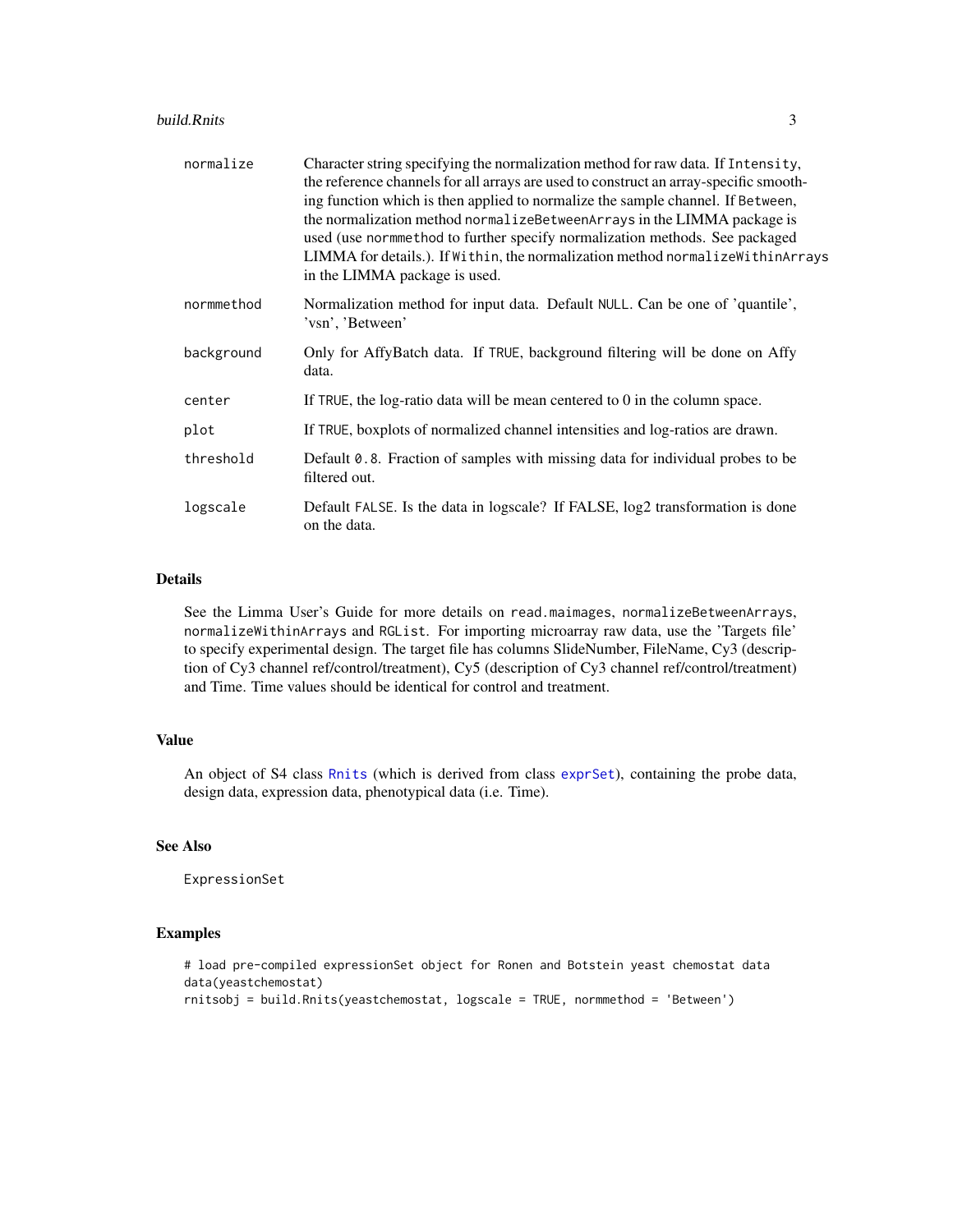<span id="page-3-0"></span>

Calculate the optimal B-spline model using generalized cross-validation

#### Usage

```
calculateGCV(object, topcomp = 5)
## S4 method for signature 'Rnits'
calculateGCV(object, topcomp = 5)
```
#### Arguments

| object  | Rnits object                                              |
|---------|-----------------------------------------------------------|
| topcomp | The number of top eigenvectors to be used for computation |

#### Details

The optimal B-spline model is chosen as the largest model that minimizes the cross validation error of the top N eigenvectors of each time series data.

#### Value

A list object with fields 'degree', 'df' for each time series data set.

```
# load pre-compiled expressionSet object for Ronen and Botstein yeast chemostat data
data(yeastchemostat)
rnitsobj = build.Rnits(yeastchemostat, logscale = TRUE, normmethod = 'Between')
opt_model <- calculateGCV(rnitsobj)
## Not run:
rnitsobj <- fit(rnitsobj, gene.level = TRUE, model = opt.model)
## End(Not run)
```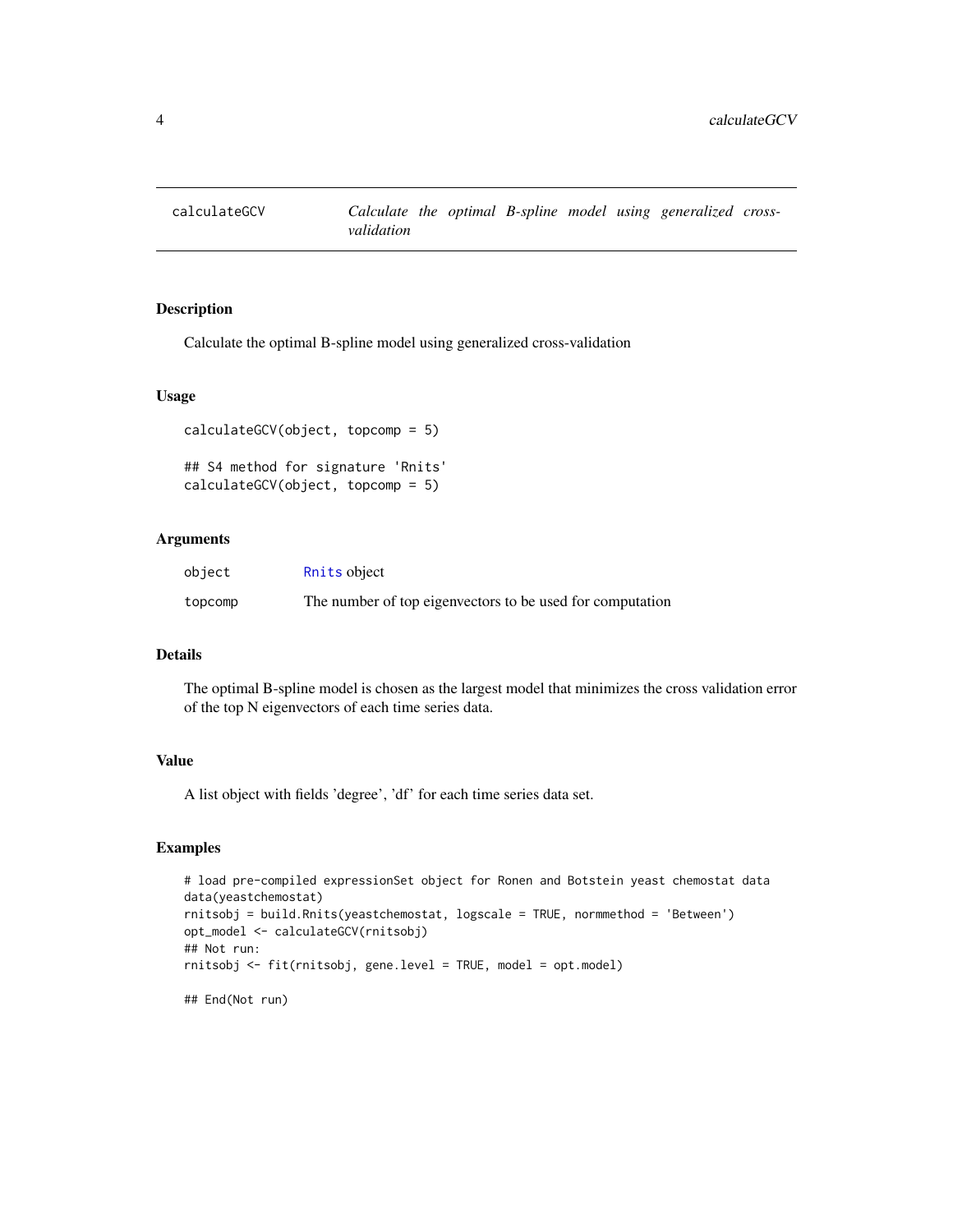<span id="page-4-0"></span>Fit a model comparing time series data set [Rnits](#page-11-1) objects

#### Usage

```
fit(object, cluster = TRUE, B = 100, verbatim = FALSE, nclus = NULL,
  modelhistplot = FALSE, seed = 123, gene.level = TRUE,
  clusterallsamples = FALSE, model = NULL)
## S4 method for signature 'Rnits'
fit(object, cluster = TRUE, B = 100, verbatim = FALSE,
```

```
nclus = NULL, modelhistplot = FALSE, seed = 123, gene.level = TRUE,
clusterallsamples = FALSE, model = NULL)
```
#### Arguments

| object            | Rnits object                                                                                                                                 |  |
|-------------------|----------------------------------------------------------------------------------------------------------------------------------------------|--|
| cluster           | if TRUE, perform clustering to identify groups of genes/probes with similar ex-<br>pression profiles.                                        |  |
| B                 | Default 100. Number of bootstrap iterations for p-value calculation                                                                          |  |
| verbatim          | If FALSE, print out details of fitting models.                                                                                               |  |
| nclus             | Default NULL. Number of clusters to use for k-means clustering.                                                                              |  |
| modelhistplot     | If TRUE, p-value histograms of multiple models are plotted.                                                                                  |  |
| seed              | Random seed for bootstrap iterations                                                                                                         |  |
| gene.level        | If TRUE, collapse probes to gene level information.                                                                                          |  |
| clusterallsamples |                                                                                                                                              |  |
|                   | If TRUE, Use all time series for clustering. By default, only the sample labeled<br>'control' is used or the lexically first sample is used. |  |
| model             | A data frame with fields 'degree' and 'df' indicating a specific B-spline model<br>to be used. If provided, model selection is not run.      |  |

#### Details

The function compares multiple time-series expression data sets by i) (optional) summarizing probes into gene-level information ii) (optional) identifying a set of co-expressed genes by clustering iii) For each cluster (or for all genes /probes), fit a series of B-splines with varying curvature and degrees of freedom. Under the null hypothesis H\_0, a single model is fit for all data sets, while under H\_1, each data set is fit separately. P-values from the hypothesis test are then plotted and the least complex spline parameters that result in uniformly distributed null p-values are automatically chosen.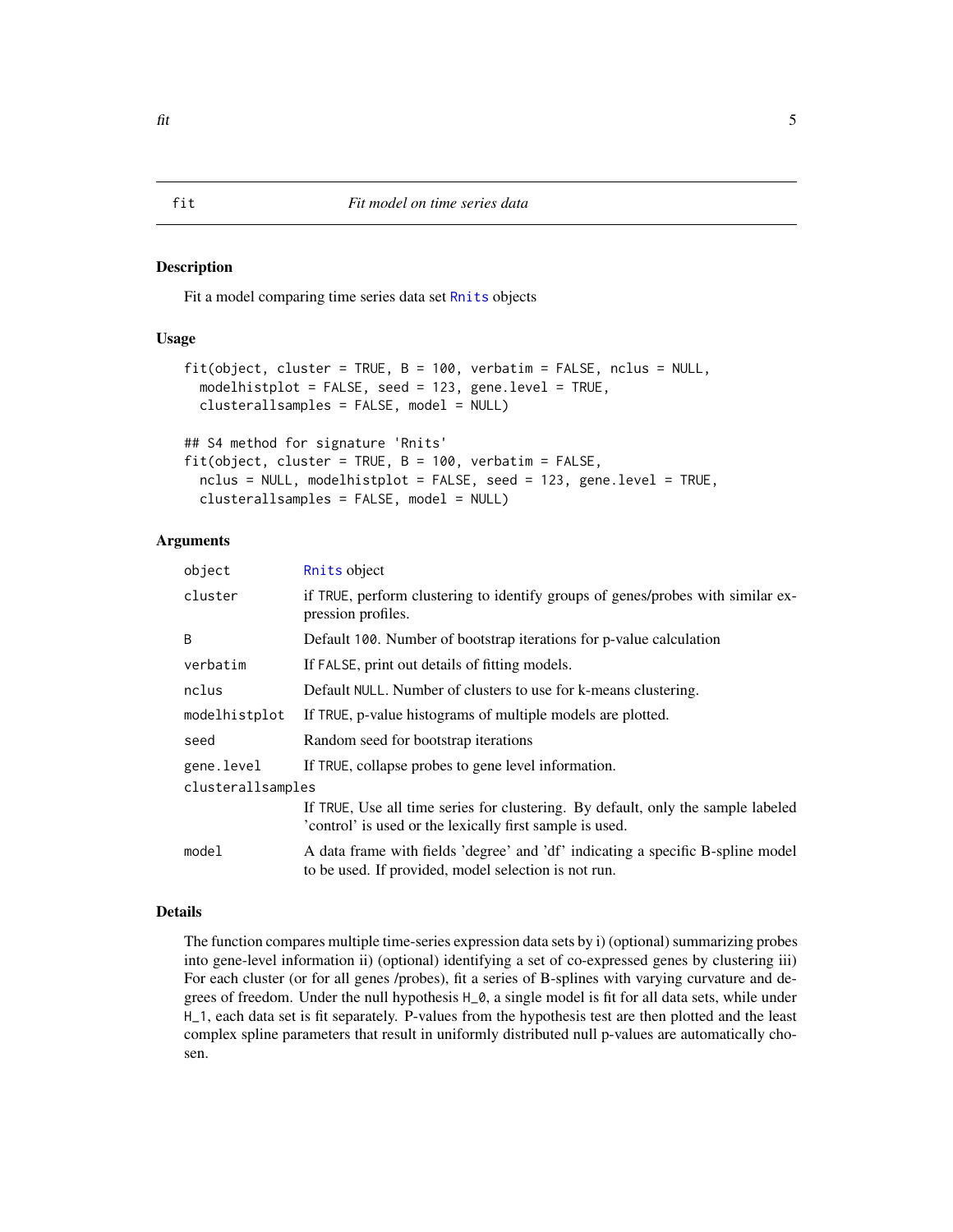#### Value

An object of S4 class [Rnits](#page-11-1) with fitted results data containing cluster information, ratio statistics and p-values.

#### Examples

```
# load pre-compiled expressionSet object for Ronen and Botstein yeast chemostat data
data(yeastchemostat)
rnitsobj = build.Rnits(yeastchemostat, logscale = TRUE, normmethod = 'Between')
## Not run:
# Fit model using gene-level summarization
rnitsobj <- fit(rnitsobj, gene.level = TRUE, clusterallsamples = FALSE)
## End(Not run)
```
getCID *Cluster IDs of probes/genes from fitted* [Rnits](#page-11-1)

#### Description

Retrieve cluster IDs of probes/genes from fitted [Rnits](#page-11-1) object after fit has been run.

#### Usage

```
getCID(object)
```
## S4 method for signature 'Rnits' getCID(object)

#### Arguments

object [Rnits](#page-11-1)

#### Details

If cluster = False during fitting, a vector of 1s will be returned.

#### Value

A vector of cluster IDs corresponding to gene/probe names

```
# load pre-compiled expressionSet object for Ronen and Botstein yeast chemostat data
data(yeastchemostat)
rnitsobj = build.Rnits(yeastchemostat, logscale = TRUE, normmethod = 'Between')
## Not run:
# Fit model using gene-level summarization
rnitsobj <- fit(rnitsobj, gene.level = TRUE, clusterallsamples = FALSE)
```
<span id="page-5-0"></span>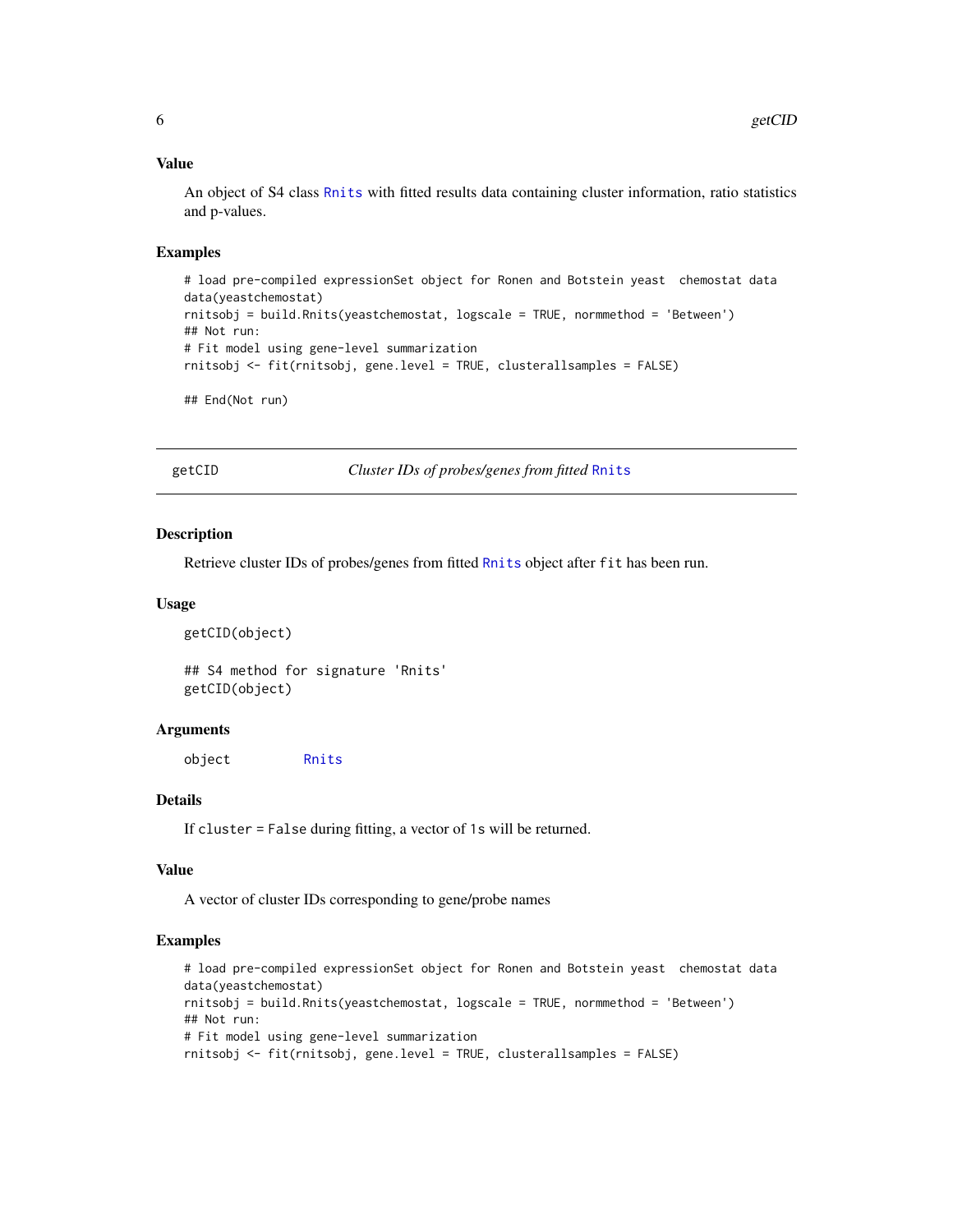#### <span id="page-6-0"></span>getFitModel 7

```
# Get cluster IDs from fitted model
cid <- getCID(rnitsobj)
```
## End(Not run)

#### getFitModel *Extract fit data from* [Rnits](#page-11-1) *object*

#### Description

Retrieve model fit data from [Rnits](#page-11-1) object after fit has been run.

#### Usage

```
getFitModel(object)
```
## S4 method for signature 'Rnits' getFitModel(object)

#### Arguments

| object | Rnits |
|--------|-------|
|--------|-------|

#### Details

Contains Ratio statistic, p-value and cluster ID data

#### Value

A data frame containing the model fit results for all genes

#### Examples

```
# load pre-compiled expressionSet object for Ronen and Botstein yeast chemostat data
data(yeastchemostat)
rnitsobj = build.Rnits(yeastchemostat, logscale = TRUE, normmethod = 'Between')
## Not run:
# Fit model using gene-level summarization
rnitsobj <- fit(rnitsobj, gene.level = TRUE, clusterallsamples = FALSE)
# P-values, ratio statistics and cluster ID's can be retrieved for all genes together
fitdata <- getFitModel(rnitsobj)
```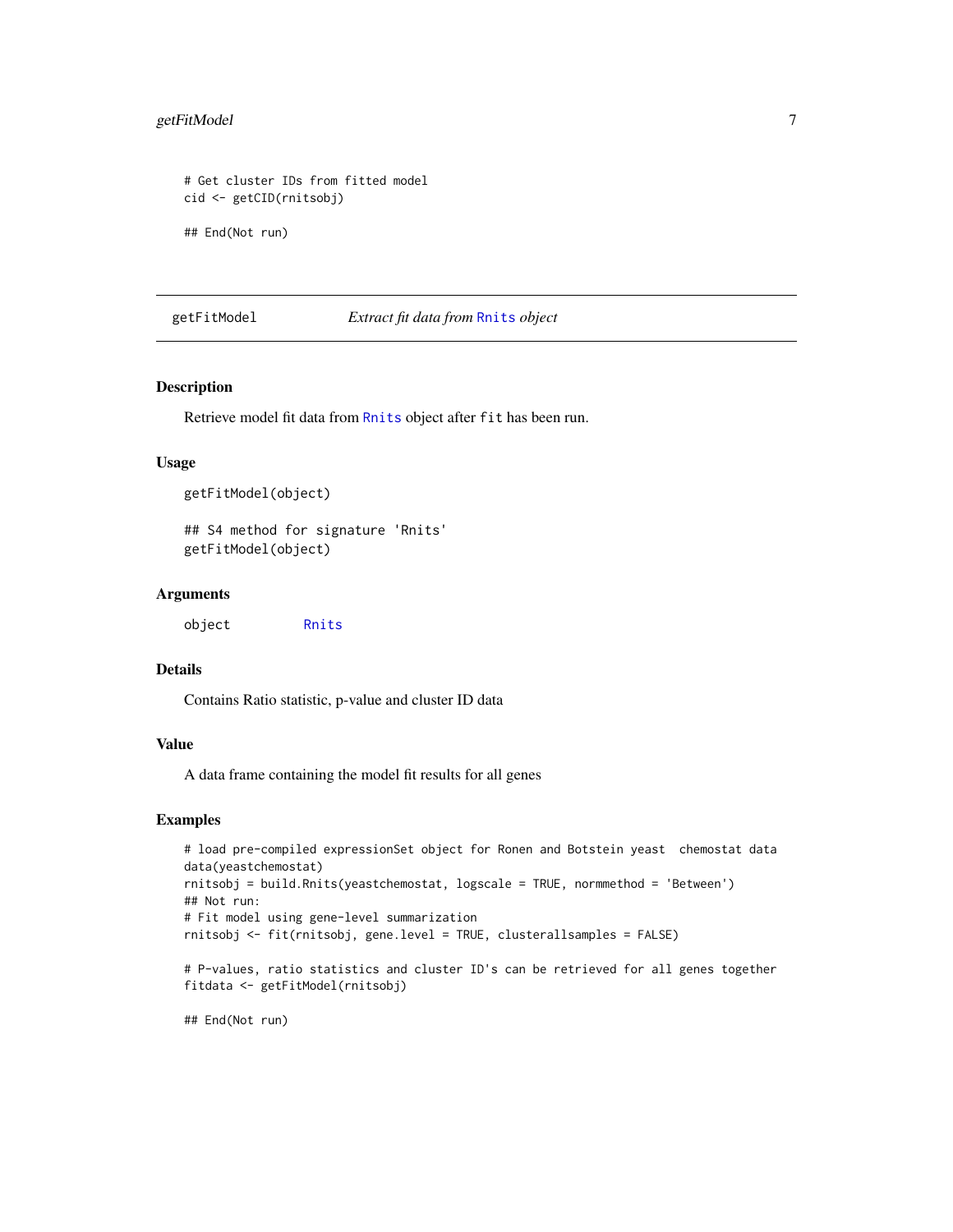<span id="page-7-0"></span>

Extract normalized log-ratios from [Rnits](#page-11-1) object

#### Usage

```
getLR(object, impute = FALSE)
```

```
## S4 method for signature 'Rnits'
getLR(object, impute = FALSE)
```
#### Arguments

| object | Rnits object                                            |
|--------|---------------------------------------------------------|
| impute | If TRUE, perform K-NN imputation to fill missing values |

#### Value

A matrix of normalized log-ratios.

#### Examples

```
# load pre-compiled expressionSet object for Ronen and Botstein yeast chemostat data
data(yeastchemostat)
rnitsobj = build.Rnits(yeastchemostat, logscale = TRUE, normmethod = 'Between')
## Not run:
# Fit model using gene-level summarization
rnitsobj <- fit(rnitsobj, gene.level = TRUE, clusterallsamples = FALSE)
# Get logratios
lr <- getLR(rnitsobj)
## End(Not run)
```
getNormTwoChannel *Get Normalized channel data for two channel arrays*

#### Description

For two color data, extract normalized channel data from [Rnits](#page-11-1) object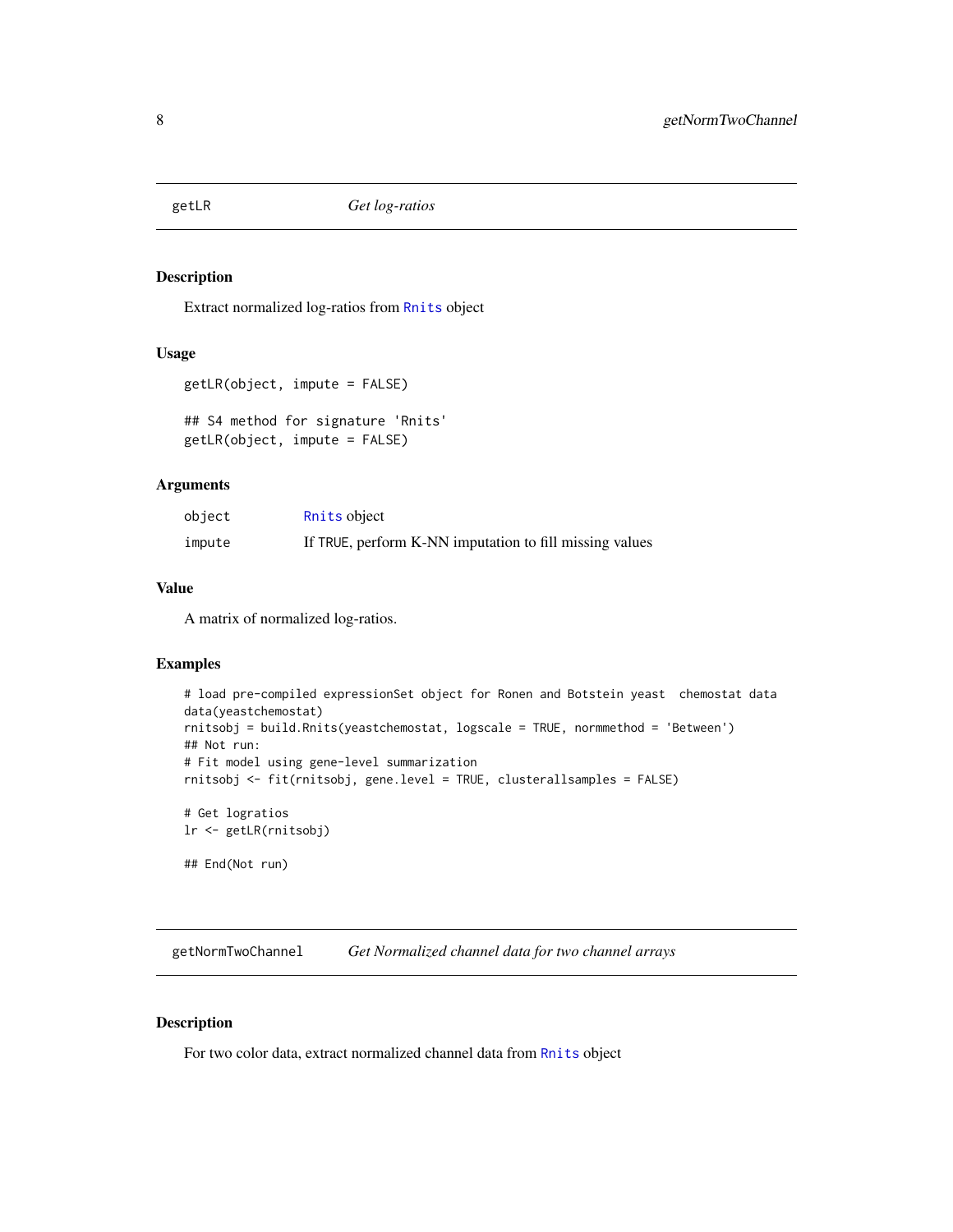#### <span id="page-8-0"></span>getPval 9

#### Usage

```
getNormTwoChannel(object)
```
## S4 method for signature 'Rnits' getNormTwoChannel(object)

#### Arguments

object [Rnits](#page-11-1) object

#### Value

A list containing R and G fields for normalized Red and Green channel data respectively.

| Get p-values<br>getPval |  |
|-------------------------|--|
|-------------------------|--|

#### Description

Extract p-values from fitted [Rnits](#page-11-1) object

#### Usage

```
getPval(object)
```
## S4 method for signature 'Rnits' getPval(object)

#### Arguments

object [Rnits](#page-11-1) object

#### Value

An vector of p-values

#### Examples

```
# load pre-compiled expressionSet object for Ronen and Botstein yeast chemostat data
data(yeastchemostat)
rnitsobj = build.Rnits(yeastchemostat, logscale = TRUE, normmethod = 'Between')
## Not run:
# Fit model using gene-level summarization
rnitsobj <- fit(rnitsobj, gene.level = TRUE, clusterallsamples = FALSE)
#Get pvalues from fitted model
```

```
pval <- getPval(rnitsobj)
```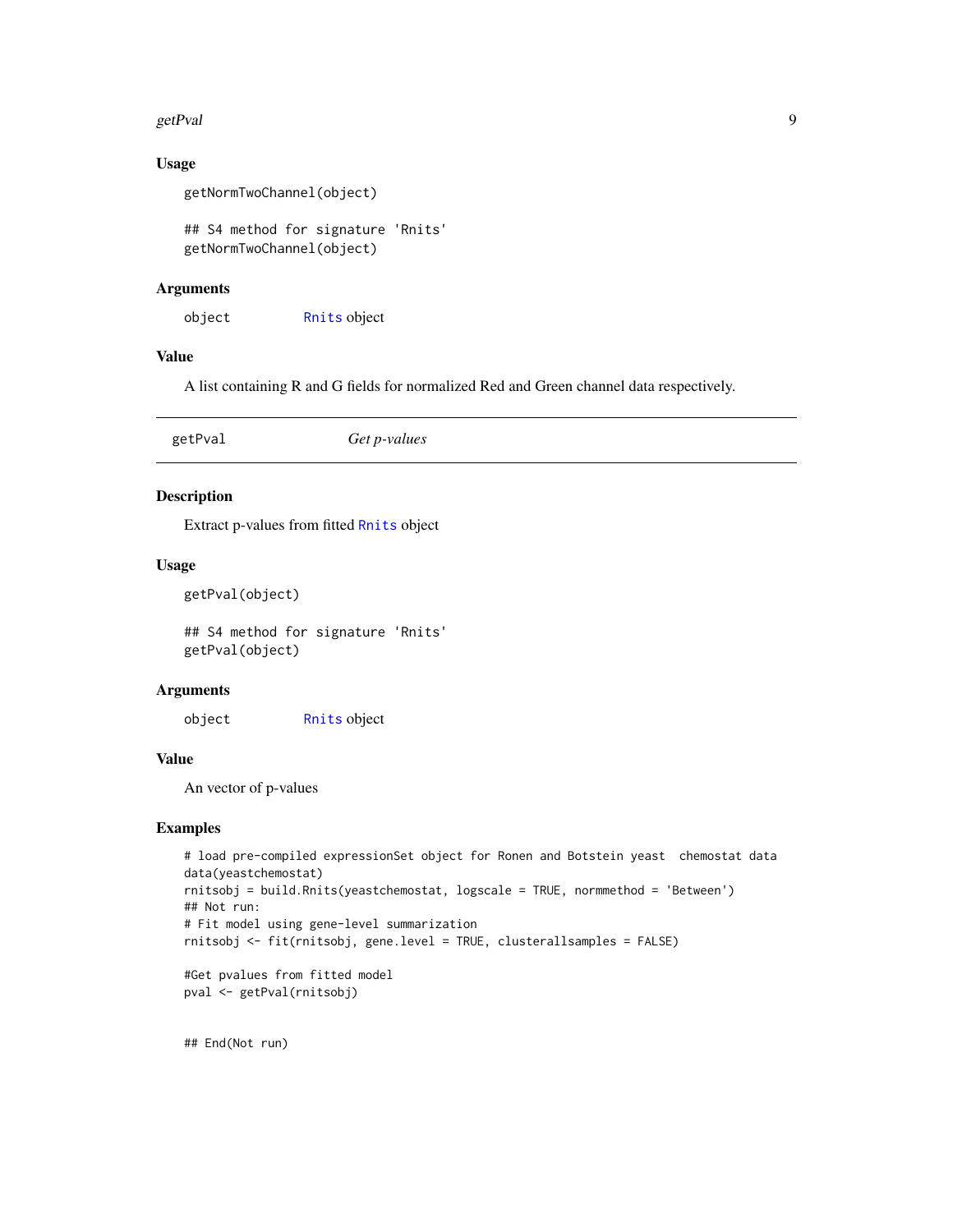<span id="page-9-0"></span>

Extract ratio statistics from fitted [Rnits](#page-11-1) object

#### Usage

```
getStat(object)
```
## S4 method for signature 'Rnits' getStat(object)

#### Arguments

object [Rnits](#page-11-1) object

#### Value

An vector of ratio statistics

#### Examples

```
# load pre-compiled expressionSet object for Ronen and Botstein yeast chemostat data
data(yeastchemostat)
rnitsobj = build.Rnits(yeastchemostat, logscale = TRUE, normmethod = 'Between')
## Not run:
# Fit model using gene-level summarization
rnitsobj <- fit(rnitsobj, gene.level = TRUE, clusterallsamples = FALSE)
# Get ratio statistics from fitted model
stat <- getStat(rnitsobj)
## End(Not run)
```
plotResults *Plot profiles of top genes/probes*

#### Description

After fit has been applied on [Rnits](#page-11-1) object, plot the profiles of N top ranking genes/probes.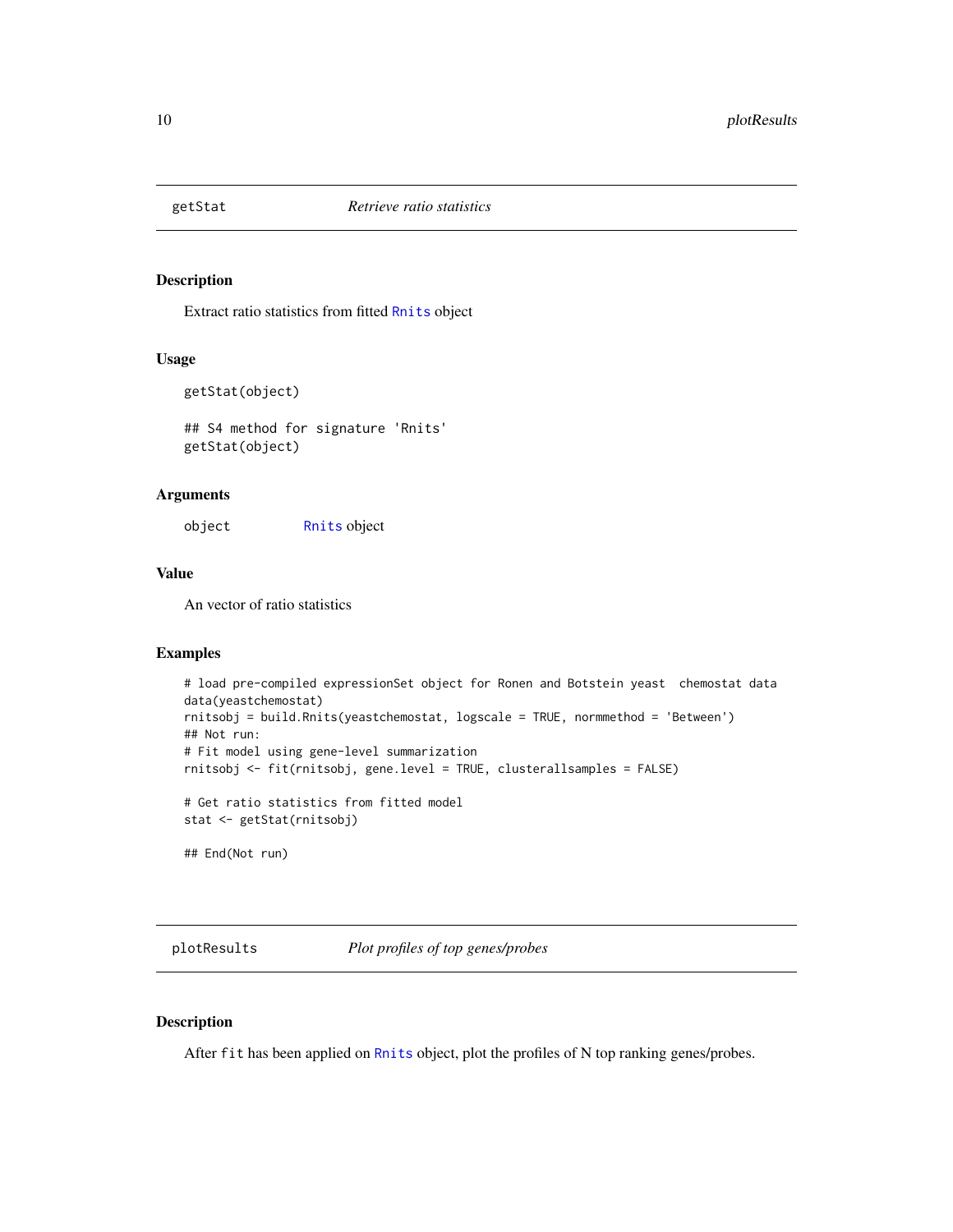#### <span id="page-10-0"></span>Usage

```
plotResults(object, id = NULL, fdr = NULL, top = 48, pdf = FALSE,
  sort.by = "p-value", filename = "TopPlots.pdf", scale_y = NULL)
## S4 method for signature 'Rnits'
plotResults(object, id = NULL, fdr = NULL, top = 48,
 pdf = FALSE, sort.by = "p-value", filename = "TopPlots.pdf",
  scale_y = NULL
```
## Arguments

| object    | Rnits object.                                                                         |
|-----------|---------------------------------------------------------------------------------------|
| id        | Names of specific genes or probes to be plotted. Overrides fdr and top argu-<br>ment. |
| fdr       | FDR cut-off plotting top probes or genes. Overrides top argument.                     |
| top       | Number of top genes or probes whose profile is to be plotted. Default 48.             |
| pdf       | Save plot as pdf? Default FALSE.                                                      |
| sort.by   | Criteria for sorting top genes or probes. Default 'p-value'.                          |
| filename  | Name of pdf file. Default topplots.pdf.                                               |
| scale_v   | If 'free', use free scales for plots. Default NULL.                                   |
| $\ddotsc$ | Optional arguments to plot                                                            |
|           |                                                                                       |

#### Examples

```
# load pre-compiled expressionSet object for Ronen and Botstein yeast chemostat data
data(yeastchemostat)
rnitsobj = build.Rnits(yeastchemostat, logscale = TRUE, normmethod = 'Between')
## Not run:
# Fit model using gene-level summarization
rnitsobj <- fit(rnitsobj, gene.level = TRUE, clusterallsamples = FALSE)
# Plot top results
plotResults(rnitsobj, top = 16)
```
## End(Not run)

rnits *rnits.*

#### Description

rnits.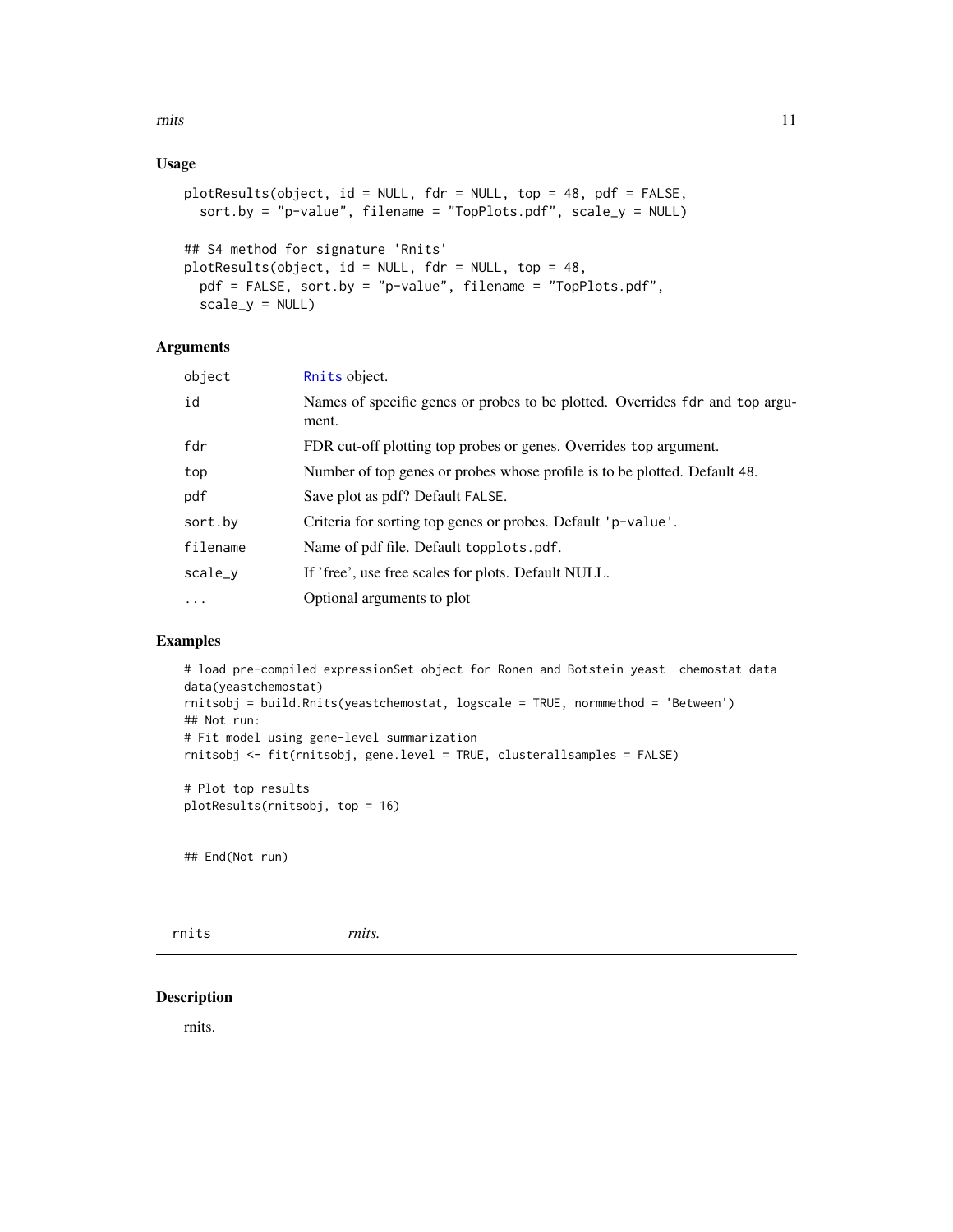<span id="page-11-1"></span><span id="page-11-0"></span>Rnits-class *rnits class*

#### Description

Class rnits for time series

#### Details

Some details

summarizeProbes *Summarize probe level data to gene level data*

#### Description

The code utilizes the probe-gene mapping from features file to summarize probe-level log ratios to gene level ratios.

#### Usage

```
summarizeProbes(object)
```
## S4 method for signature 'Rnits' summarizeProbes(object)

#### Arguments

object [Rnits](#page-11-1) object

#### Details

Tukey's biweight is used to compute gene level summary

#### Value

An object of class [Rnits](#page-11-1) with gene level log ratios, which can be retrieved by getLR(object)

```
# load pre-compiled expressionSet object for Ronen and Botstein yeast chemostat data
data(yeastchemostat)
rnitsobj = build.Rnits(yeastchemostat, logscale = TRUE, normmethod = 'Between')
# Summarize gene-level data
rnitsobj <- summarizeProbes(rnitsobj)
```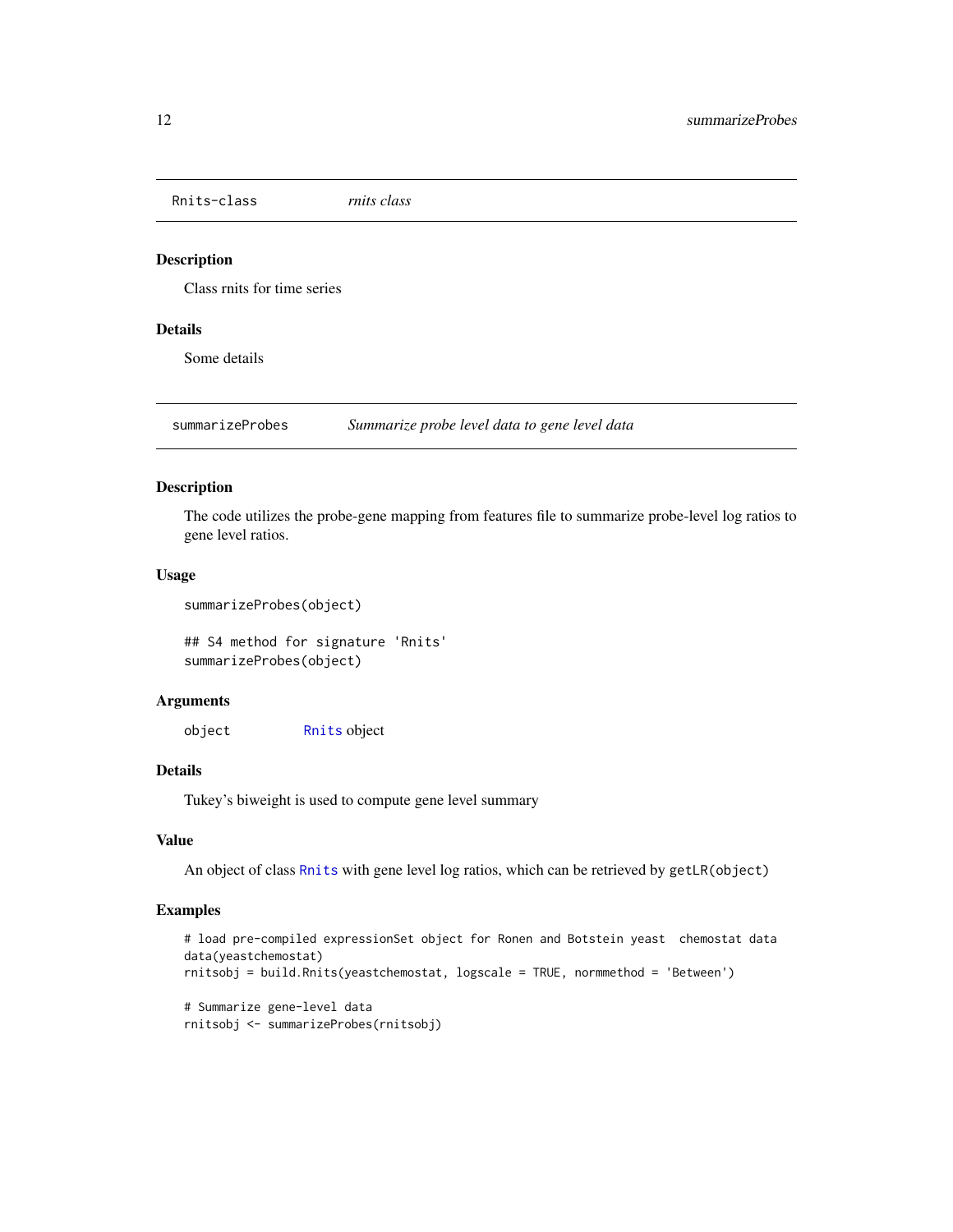<span id="page-12-0"></span>Summarize top genes or probes from Rnits fit method

#### Usage

```
## S4 method for signature 'Rnits'
summary(object, top = 48, fdr = NULL, plot = FALSE,
 sort.by = "p-value")
```
#### Arguments

| object  | Ruits object on which fit has been applied                                                              |
|---------|---------------------------------------------------------------------------------------------------------|
| top     | Display results for top N genes/probes. Default 50                                                      |
| fdr     | Display results for genes/probes less than FDR $(\%)$ cutoff (if provided). Over-<br>rides top argument |
| plot    | If TRUE, plot histogram of p-values                                                                     |
| sort.by | Sort top results by either p-value or FDR                                                               |

#### Value

A table of top genes/profiles listing the ratio statistics, p-values, q-values and cluster information.

#### Examples

```
# load pre-compiled expressionSet object for Ronen and Botstein yeast chemostat data
data(yeastchemostat)
rnitsobj = build.Rnits(yeastchemostat, logscale = TRUE, normmethod = 'Between')
## Not run:
# Fit model using gene-level summarization
rnitsobj <- fit(rnitsobj, gene.level = TRUE, clusterallsamples = FALSE)
# Get summary of top genes
summary(rnitsobj, FDR = 5)
```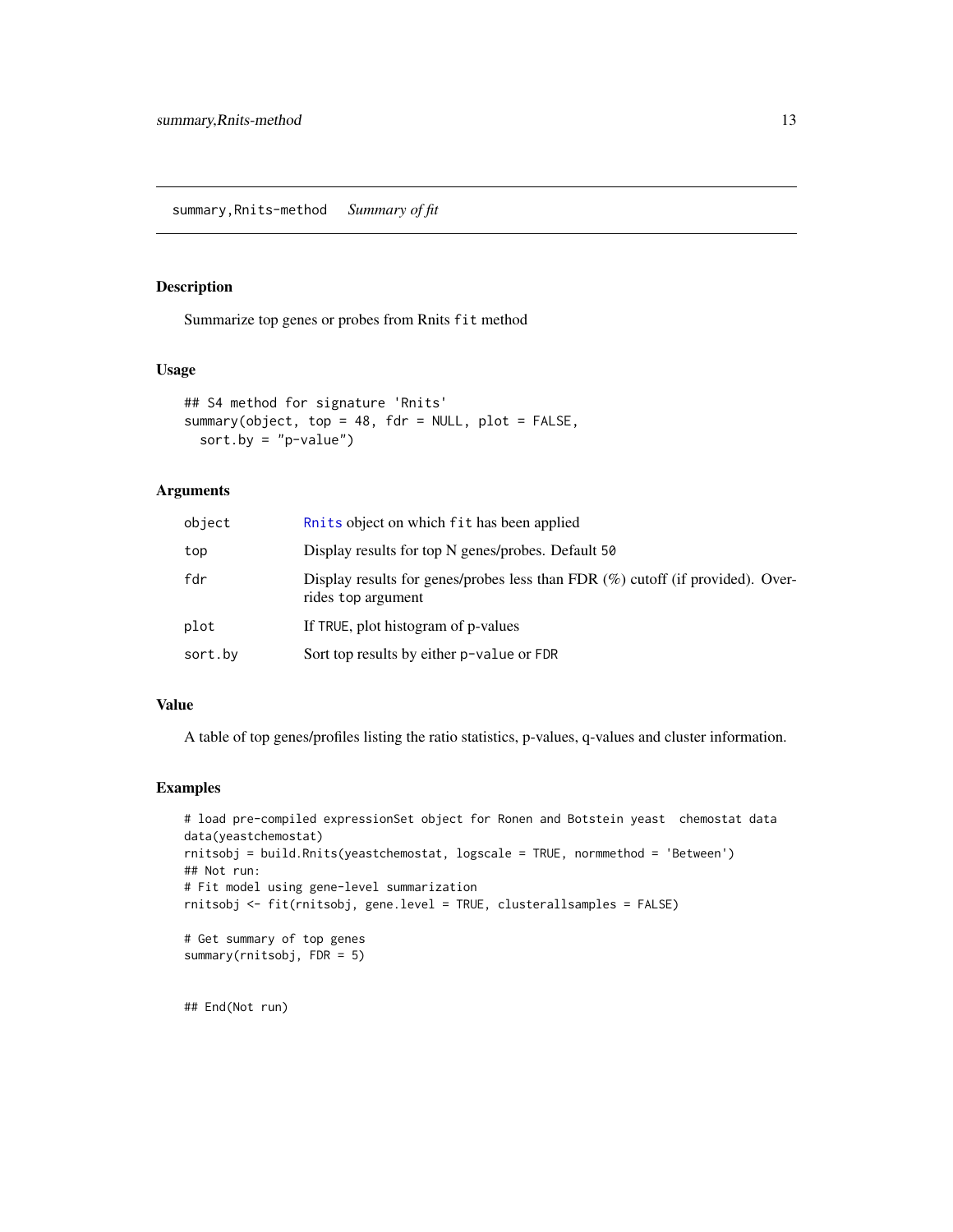<span id="page-13-0"></span>

Align multiple time series to the average seris

#### Usage

```
timeAlign(object, iterMax = 5, seed = 123, null.frac = 0.75,
 anchor = NULL, rerun = FALSE, plot = FALSE)
## S4 method for signature 'Rnits'
timeAlign(object, iterMax = 5, seed = 123,
  null.frac = 0.75, anchor = NULL, rerun = FALSE, plot = FALSE)
```
#### Arguments

| object    | rnits object                                                                                       |
|-----------|----------------------------------------------------------------------------------------------------|
| iterMax   | Maximum iterations to be performed.                                                                |
| seed      | Random seed                                                                                        |
| null.frac | Fraction of genes that are considered as null                                                      |
| anchor    | Sample to be considerded as base for aligning time series. If not provided, the<br>average is used |
| rerun     | If TRUE, re-align previously aligned data                                                          |
| plot      | If TRUE, plot results                                                                              |

```
# load pre-compiled expressionSet object for Ronen and Botstein yeast chemostat data
data(yeastchemostat)
rnitsobj = build.Rnits(yeastchemostat, logscale = TRUE, normmethod = 'Between')
```

```
# Do curve-registration on data
rnitsobj <- timeAlign(rnitsobj)
```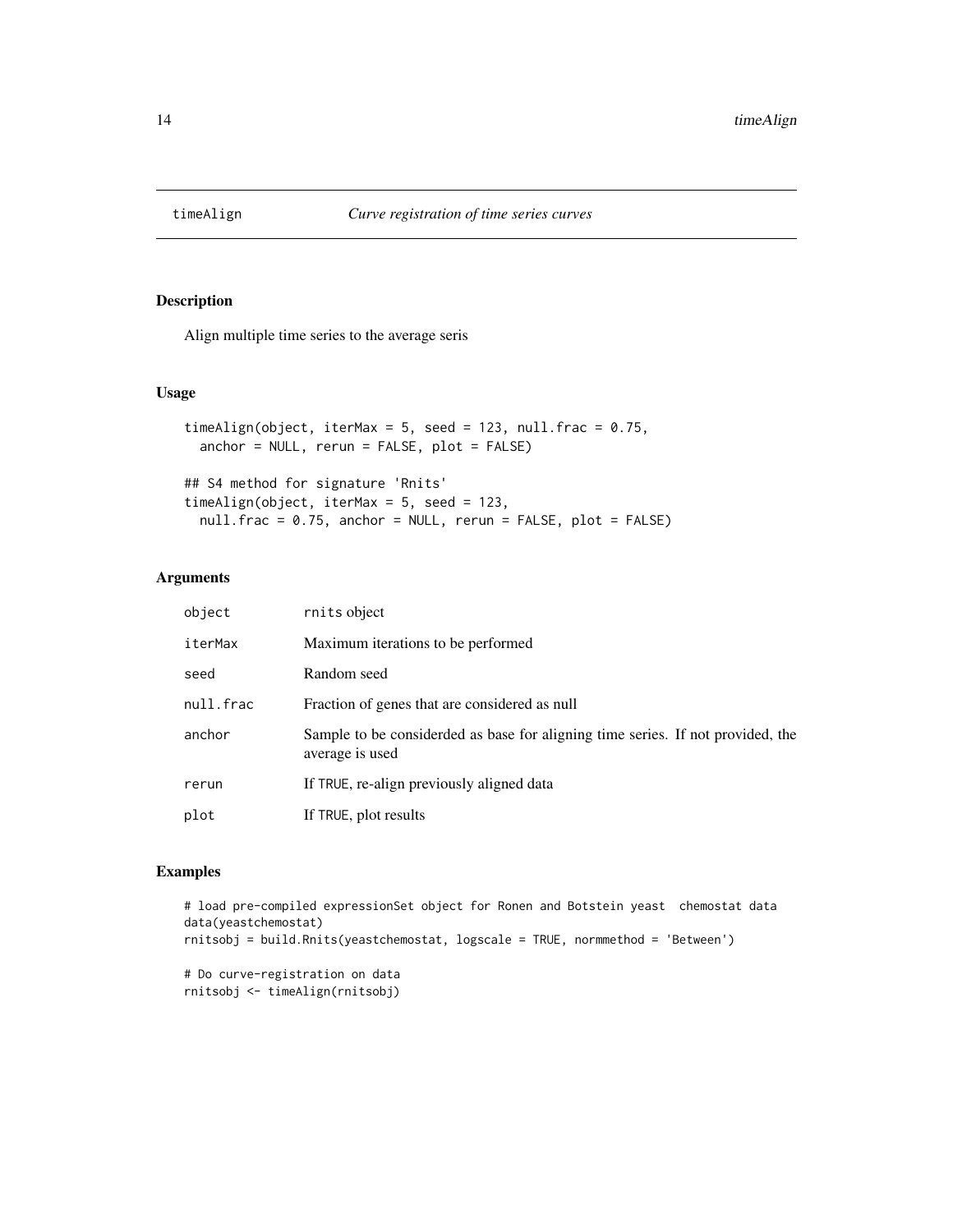<span id="page-14-0"></span>

Extract expression data for top genes/probes

#### Usage

```
topData(object, id = NULL, fdr = NULL, top = 16, sort.py = "p-value")## S4 method for signature 'Rnits'
topData(object, id = NULL, fdr = NULL, top = 16,
 sort.by = "p-value")
```
#### Arguments

| object  | Ruits object on which fit has been applied                                                     |
|---------|------------------------------------------------------------------------------------------------|
| id      | Names of probes or genes                                                                       |
| top     | Display results for top N genes/probes. Default 50                                             |
| fdr     | Display results for genes/probes less than FDR cutoff (if provided). Overrides<br>top argument |
| sort.by | Sort top results by either p-value or FDR                                                      |

#### Value

A table of expression values of top genes/profiles

#### Examples

```
# load pre-compiled expressionSet object for Ronen and Botstein yeast chemostat data
data(yeastchemostat)
rnitsobj = build.Rnits(yeastchemostat, logscale = TRUE, normmethod = 'Between')
## Not run:
# Fit model using gene-level summarization
rnitsobj <- fit(rnitsobj, gene.level = TRUE, clusterallsamples = FALSE)
#Get data for top genes
td <- topData(rnitsobj, FDR = 5)
```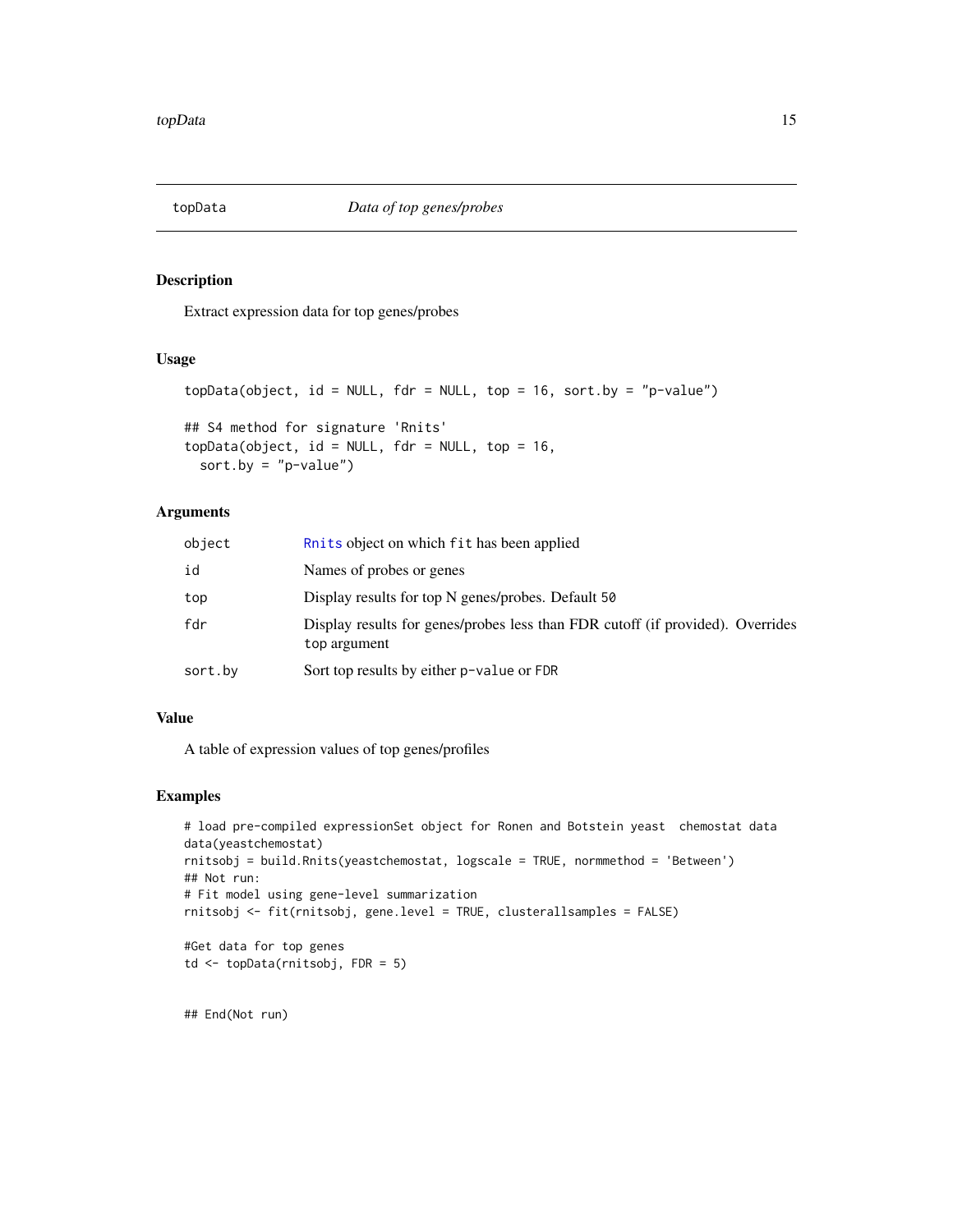<span id="page-15-0"></span>yeastchemostat *Yeast chemostat data from Ronen and Botstein (Proc Natl Acad Sci U S A. 2006 Jan 10;103(2):389-94. Epub 2005 Dec 28.)*

#### Description

(From author's GEO submission) Transcriptional response of steady-state yeast cultures to transient perturbations in carbon source

#### Usage

yeastchemostat

### Format

An ExpressionSet object with containing 'Sample' and 'Time' columns and replicates removed.

#### Source

http://www.ncbi.nlm.nih.gov/geo/query/acc.cgi?acc=GSE4158

\$ *replace slot of Rnits*

#### Description

replace slot of Rnits